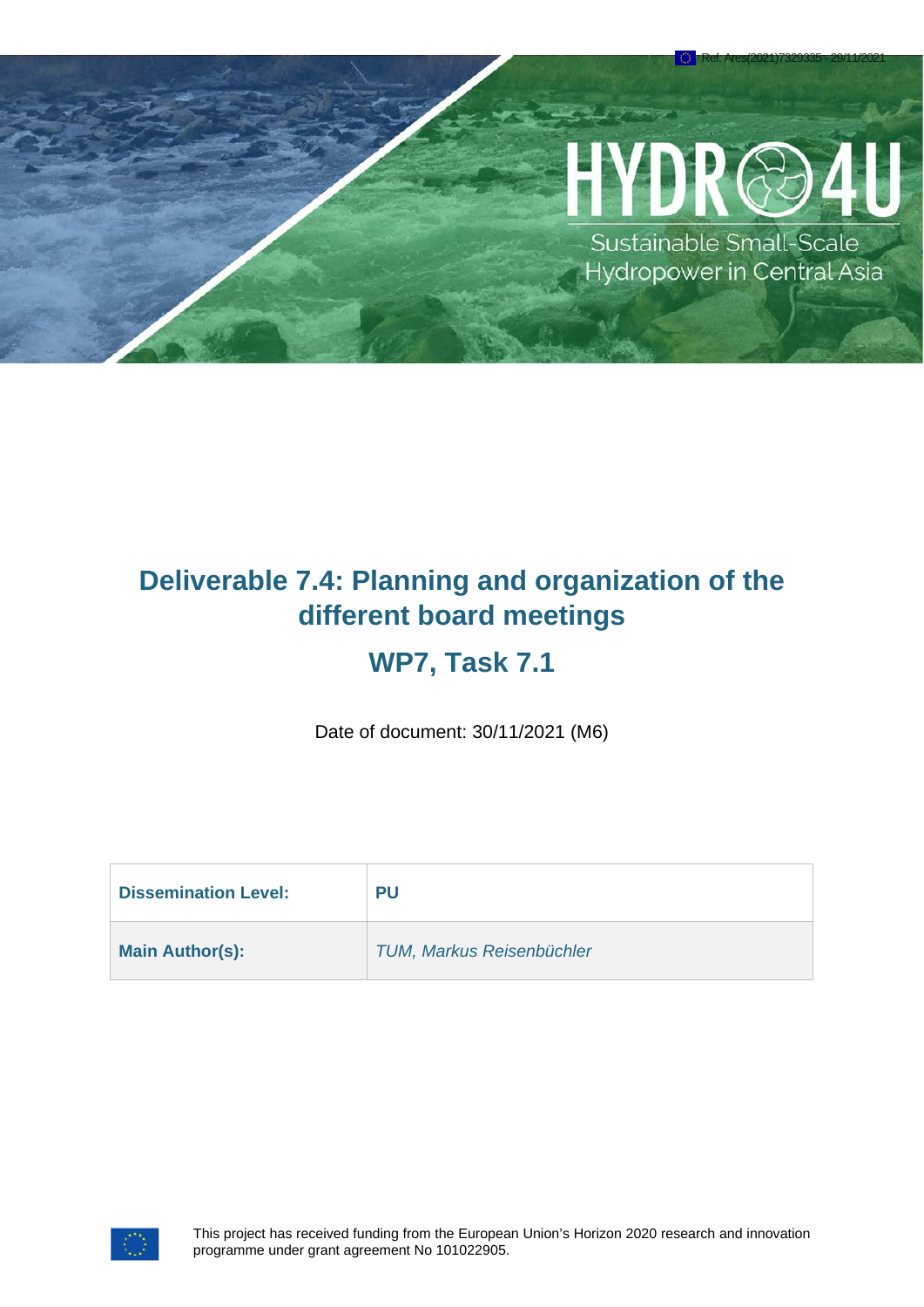# **HYDR<sup>@4U</sup>**

#### **Document History**

| <b>Project Acronym</b>     | Hydro4U                                                    |  |
|----------------------------|------------------------------------------------------------|--|
| Project ID                 | 101022905                                                  |  |
| <b>Project Title</b>       | Hydropower For You - Sustainable small-scale hydropower in |  |
|                            | <b>Central Asia</b>                                        |  |
| <b>Project Coordinator</b> | <b>Technical University Munich (TUM)</b>                   |  |
| <b>Project Duration</b>    | $01/06/2021 - 31/05/2026$                                  |  |
| <b>Deliverable</b>         | D7.4 - Planning and organization of the different board    |  |
|                            | meetings                                                   |  |
| <b>Dissemination level</b> | Public                                                     |  |
| <b>Deliverable Lead</b>    | <b>TUM</b>                                                 |  |
| Due date / M               | 30/11/2021 (M6)                                            |  |
| <b>Submission date / M</b> | 30/11/2021 (M6)                                            |  |
| <b>Version</b>             | 1.0                                                        |  |
| <b>Author(s)</b>           | Markus Reisenbüchler (TUM)                                 |  |
| <b>Contributor(s)</b>      | Hannah Schwedhelm (TUM)                                    |  |
| <b>Reviewer(s)</b>         | Matthieu Grosjean (SEZ), Charlotte Schlicke (SEZ)          |  |
| <b>Work Package</b>        | WP7 – Management of the project                            |  |
| <b>Work Package Lead</b>   | <b>TUM</b>                                                 |  |

#### *Copyright Notices:*

*©2021 Hydro4U Consortium Partners. All rights reserved. Hydro4U is a HORIZON 2020 project supported by the European Commission under contract No. 101022905. For more information on the project, its partners and contributors, please see the Hydro4U website (www.hydro4u.eu). You are permitted to copy and distribute verbatim copies of this document, containing this copyright notice, but modifying this document is not allowed. All contents are reserved by default and may not be disclosed to third parties without the written consent of the Hydro4U partners, except as mandated by the European Commission contract, for reviewing and dissemination purposes. All trademarks and other rights on third party products mentioned in this document are acknowledged and owned by the respective holders. The information contained in this document represents the views of Hydro4U members as of the date they are published. The Hydro4U consortium does not guarantee that any information contained herein is error-free, or up-to-date, nor makes warranties, express, implied, or statutory, by publishing this document.*

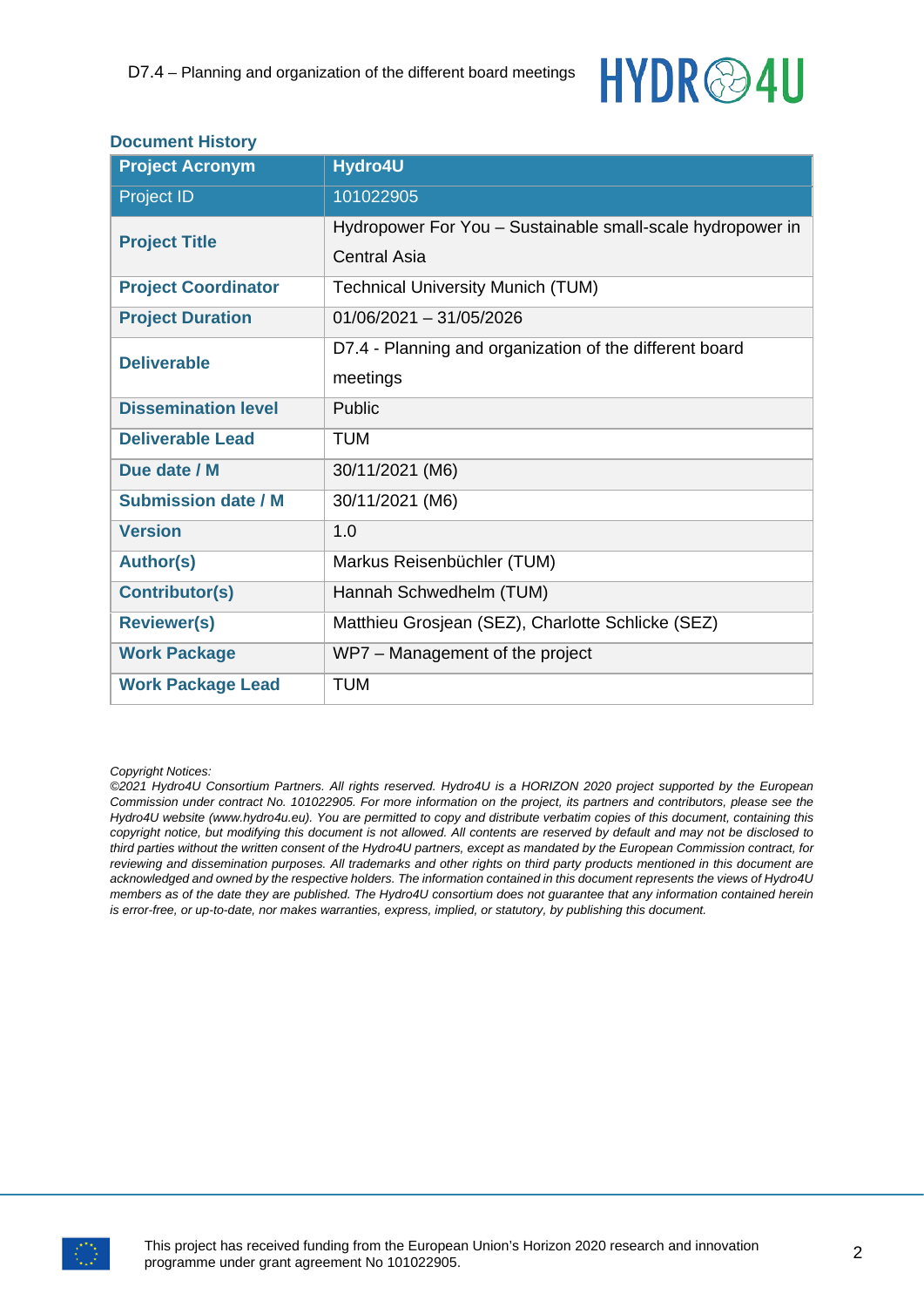# HYDR<sup>@4U</sup>

# **Table of Contents**

| 3.1. |  |
|------|--|
|      |  |
|      |  |
|      |  |

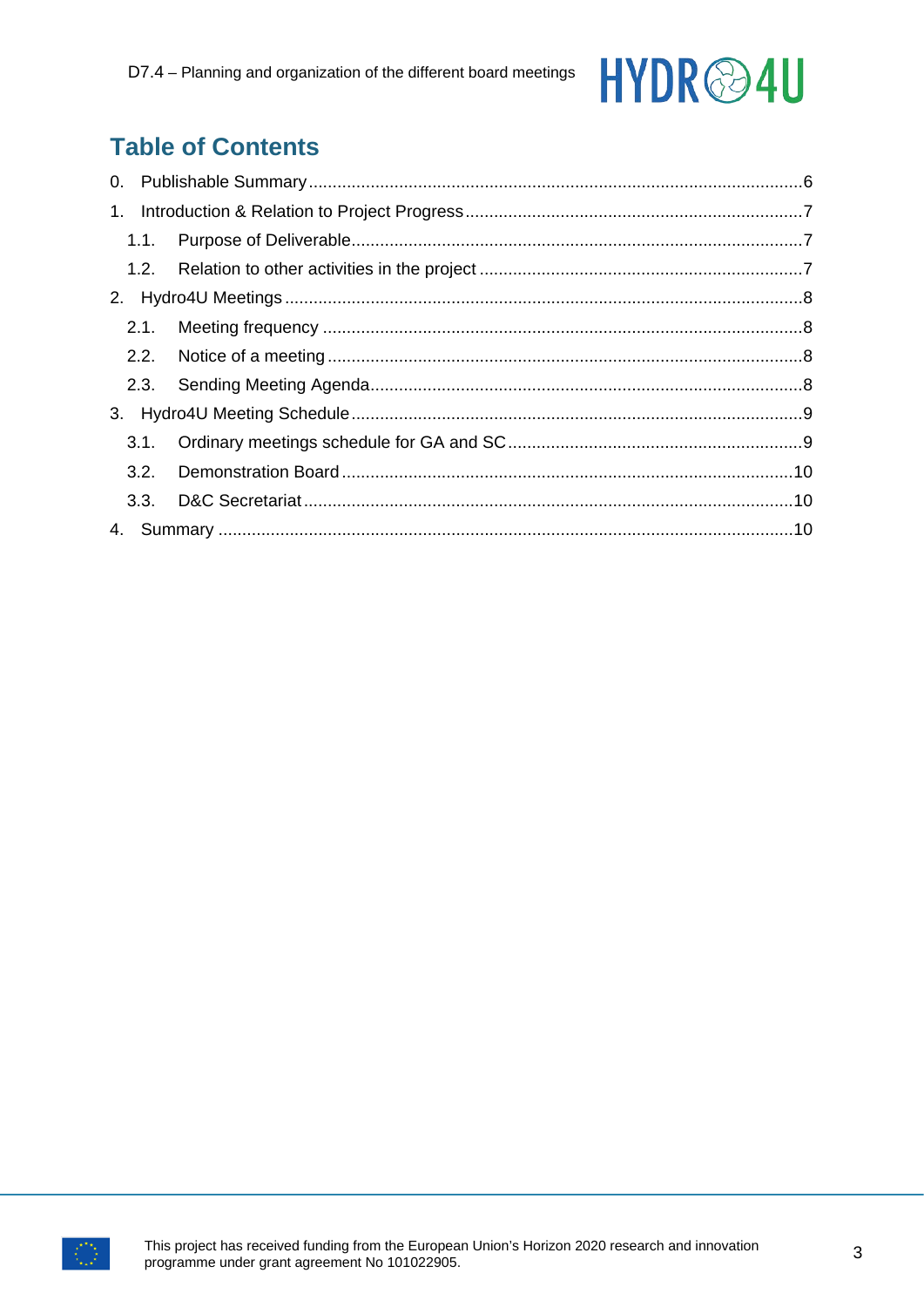

### **List of Tables**

# **List of Figures**

|--|--|--|--|--|

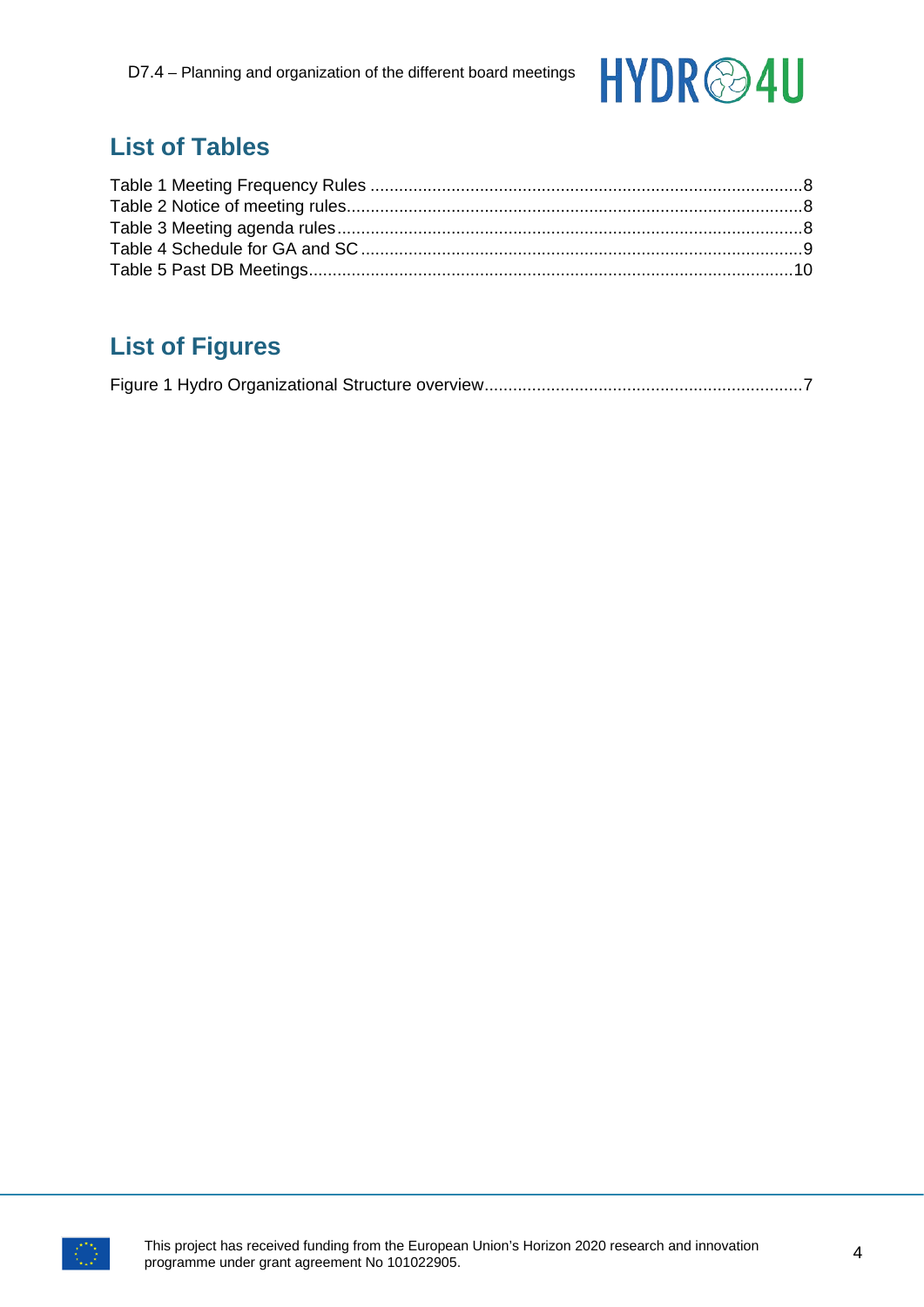

### **Abbreviations and Acronyms**

| <b>Acronym</b> | <b>Description</b>                                                        |
|----------------|---------------------------------------------------------------------------|
| AB             | <b>Advisory Board</b>                                                     |
| CO             | Coordinator                                                               |
| DB             | <b>Demonstration Board</b>                                                |
| <b>DoA</b>     | Description of Action                                                     |
| D7.4           | Deliverable number Y of the Xth Work-Package                              |
| D&C            | Dissemination & Communication                                             |
| EC             | <b>European Commission</b>                                                |
| EU             | <b>European Union</b>                                                     |
| GA             | <b>General Assembly</b>                                                   |
| H2020          | Horizon 2020 (8 <sup>th</sup> Framework Programme for Research of the EU) |
| <b>ICT</b>     | <b>Information Communication Technology</b>                               |
| IP             | <b>Intellectual Property</b>                                              |
| <b>IPR</b>     | <b>Intellectual Property Rights</b>                                       |
| <b>MOOC</b>    | Massive Online Open Course                                                |
| <b>OA</b>      | Open Access                                                               |
| <b>RTD</b>     | Research Technology and Development                                       |
| <b>SC</b>      | <b>Steering Committee</b>                                                 |
| <b>WP</b>      | Work Package                                                              |

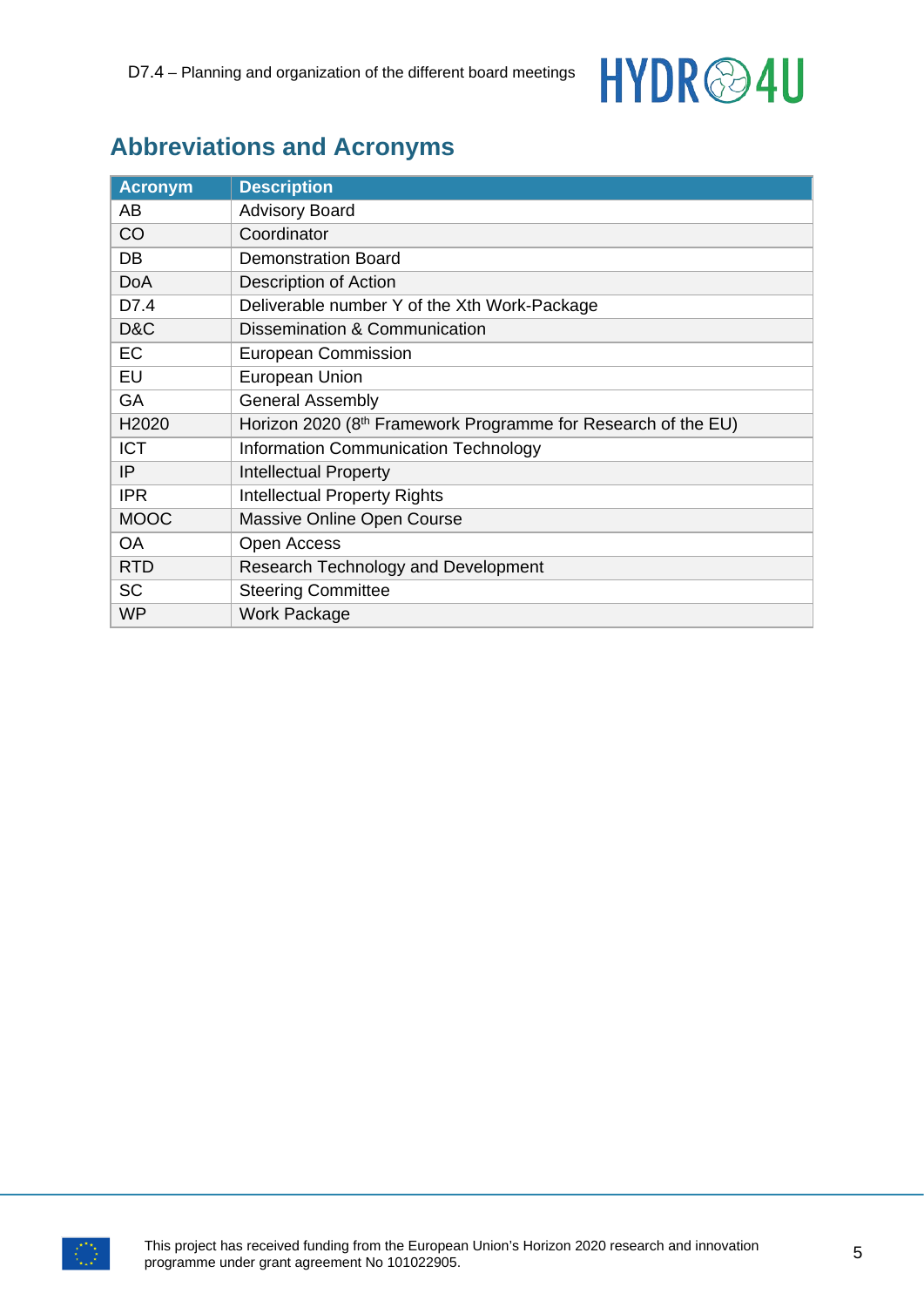

### <span id="page-5-0"></span>**0. Publishable Summary**

The deliverable 7.4 "Planning and organization of the different board meetings", is being submitted as specified in the Hydro4U Description of Action (DoA). The dissemination level of this deliverable is public.

This deliverable provides an overview of the different project meetings for General Assembly (GA), Steering Committee (SC) and Demonstration Board (DB) that have to be organized during the course of the project.

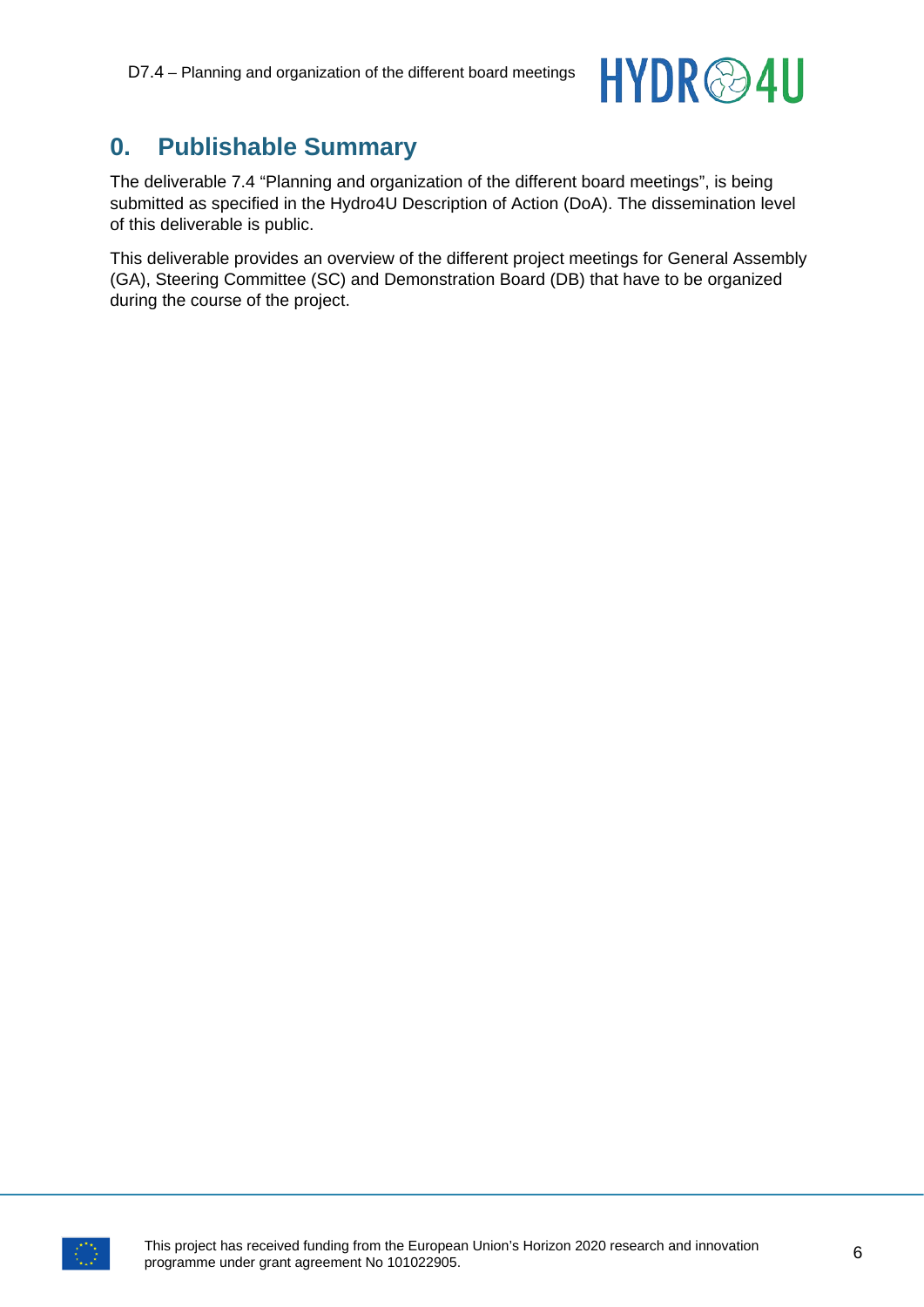# HYDR@4U

# <span id="page-6-0"></span>**1. Introduction & Relation to Project Progress**

#### **1.1. Purpose of Deliverable**

<span id="page-6-1"></span>To ensure that the various activities of Hydro4U proceed in an orderly manner and to generate as much synergy as possible between the engineering and socioeconomic work, it is necessary to install committees at various levels. These meet regularly to control progress, coordinate upcoming tasks and thus reduce risks. This structure is explained in the following deliverable.

#### **1.2. Relation to other activities in the project**

<span id="page-6-2"></span>This deliverable is part of the Project Management (WP7) and thus affects all activities in Hydro4U. The organizational structure of the Consortium shall comprise the following **Consortium Bodies** at management level:

- The **Coordinator (CO)** is the legal entity acting as the intermediary between the Parties and the Funding Authority. The Coordinator shall, in addition to its responsibilities as a Party, perform the tasks assigned to it as described in the Grant Agreement and the Consortium Agreement.
- **General Assembly (GA)** as the ultimate decision-making body of the consortium. One representative of each partner organisation is part of the GA.
- **Steering Committee (SC)** as the supervisory body for the execution of the Project, which shall report to and be accountable to the General Assembly. WP Leaders are represented in the SC.
- The **Demonstration Board (DB)**, which is responsible for the technical realization of the demonstration sites. All relevant partner organisations are represented in the DB.
- The **D&C Secretariat** is meeting regularly with at least the country representatives and WP Leaders to plan future actions.
- The **External Expert Advisory Board (EEAB)** supports the Management Boards and consists out of external scientific and industrial experts.



**Figure 1 Hydro Organizational Structure overview**

<span id="page-6-3"></span>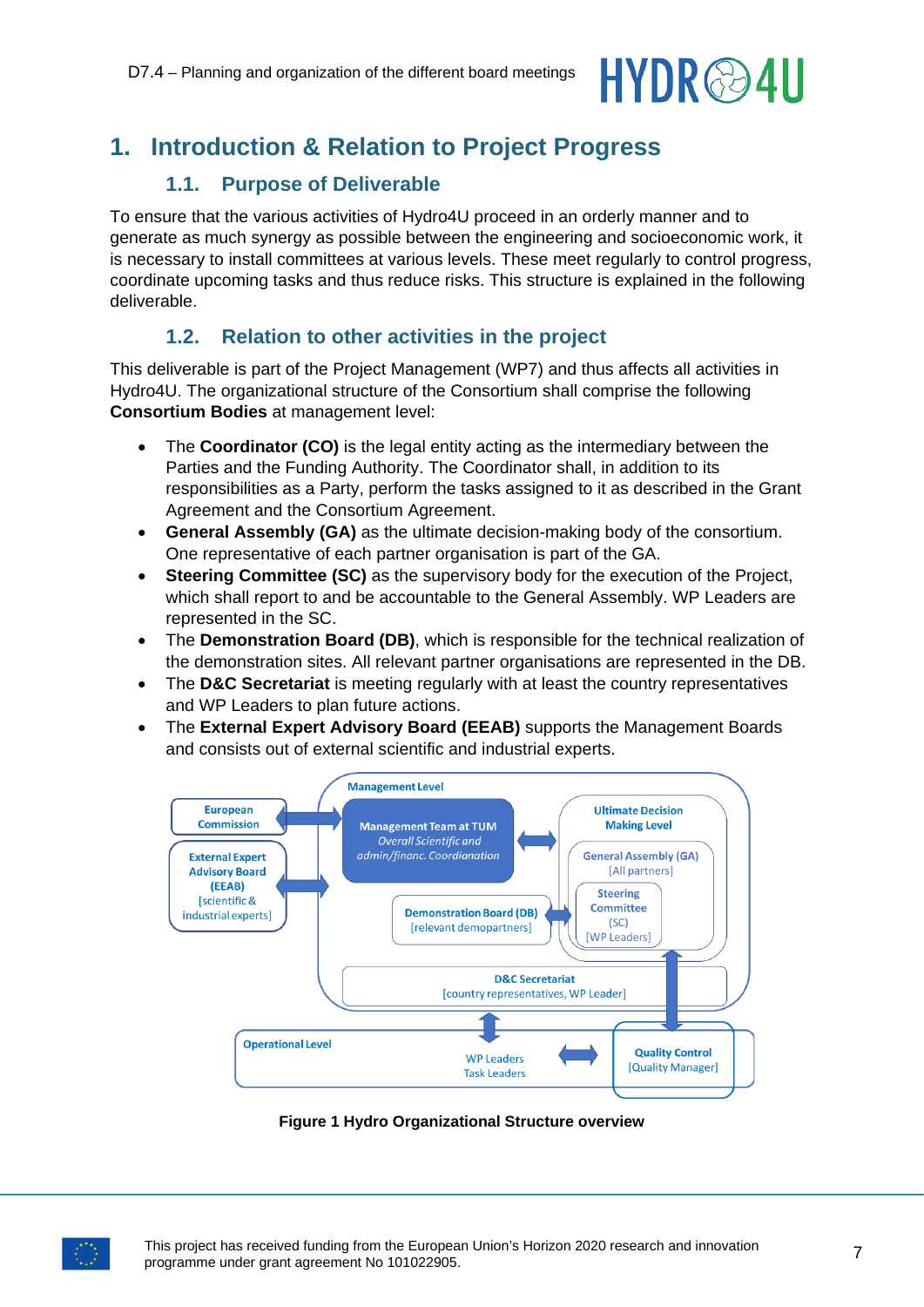

# <span id="page-7-0"></span>**2. Hydro4U Meetings**

<span id="page-7-1"></span>Specific rules regarding frequency, meeting documentation (Minutes), agenda and meeting notice to partners are defined in detail in the consortium agreement.

#### **2.1. Meeting frequency**

#### **Table 1 Meeting Frequency Rules**

<span id="page-7-4"></span>

|                            | <b>Ordinary meeting</b>                                                   | <b>Extraordinary meeting</b>                                                                                   |
|----------------------------|---------------------------------------------------------------------------|----------------------------------------------------------------------------------------------------------------|
| General<br>Assembly        | At least once a year                                                      | At any time upon written request of the Steering<br>Committee or 1/3 of the Members of the General<br>Assembly |
| Steering<br>Committee      | At least every six months                                                 | At any time upon written request of any Member of<br>the Steering Committee                                    |
| Demonstration<br>Board*    | At least every two months                                                 | At any time upon written request of any Member of<br>the Demonstration Board                                   |
| <b>D&amp;C Secretariat</b> | At least every two months<br>(monthly at the beginning of<br>the project) | At any time upon written request of any Member of<br>the D&C Secretariat                                       |

#### **2.2. Notice of a meeting**

<span id="page-7-2"></span>The chairperson of a Consortium Body shall give notice in writing of a meeting to each Member of that Consortium Body as soon as possible and no later than the minimum number of days preceding the meeting as indicated below.

#### **Table 2 Notice of meeting rules**

<span id="page-7-5"></span>

|                            | <b>Ordinary meeting</b> | <b>Extraordinary meeting</b> |
|----------------------------|-------------------------|------------------------------|
| <b>General Assembly</b>    | 45 calendar days        | 15 calendar days             |
| <b>Steering Committee</b>  | 14 calendar days        | 7 calendar days              |
| Demonstration<br>Board     | 14 calendar days        | 7 calendar days              |
| <b>D&amp;C Secretariat</b> | 14 calendar days        | 7 calendar days              |

#### **2.3. Sending Meeting Agenda**

<span id="page-7-3"></span>The chairperson of a Consortium Body shall prepare and send each Member of that Consortium Body a written (original) agenda no later than the minimum number of days preceding the meeting as indicated below.

|  |  | <b>Table 3 Meeting agenda rules</b> |  |  |
|--|--|-------------------------------------|--|--|
|--|--|-------------------------------------|--|--|

<span id="page-7-6"></span>

|                           | <b>Ordinary and extraordinary meeting</b>                       |  |
|---------------------------|-----------------------------------------------------------------|--|
| <b>General Assembly</b>   | 21 calendar days, 10 calendar days for an extraordinary meeting |  |
| <b>Steering Committee</b> | 7 calendar days                                                 |  |
| Demonstration Board       | 7 calendar days                                                 |  |
| D&C Secretariat           | 7 calendar days                                                 |  |

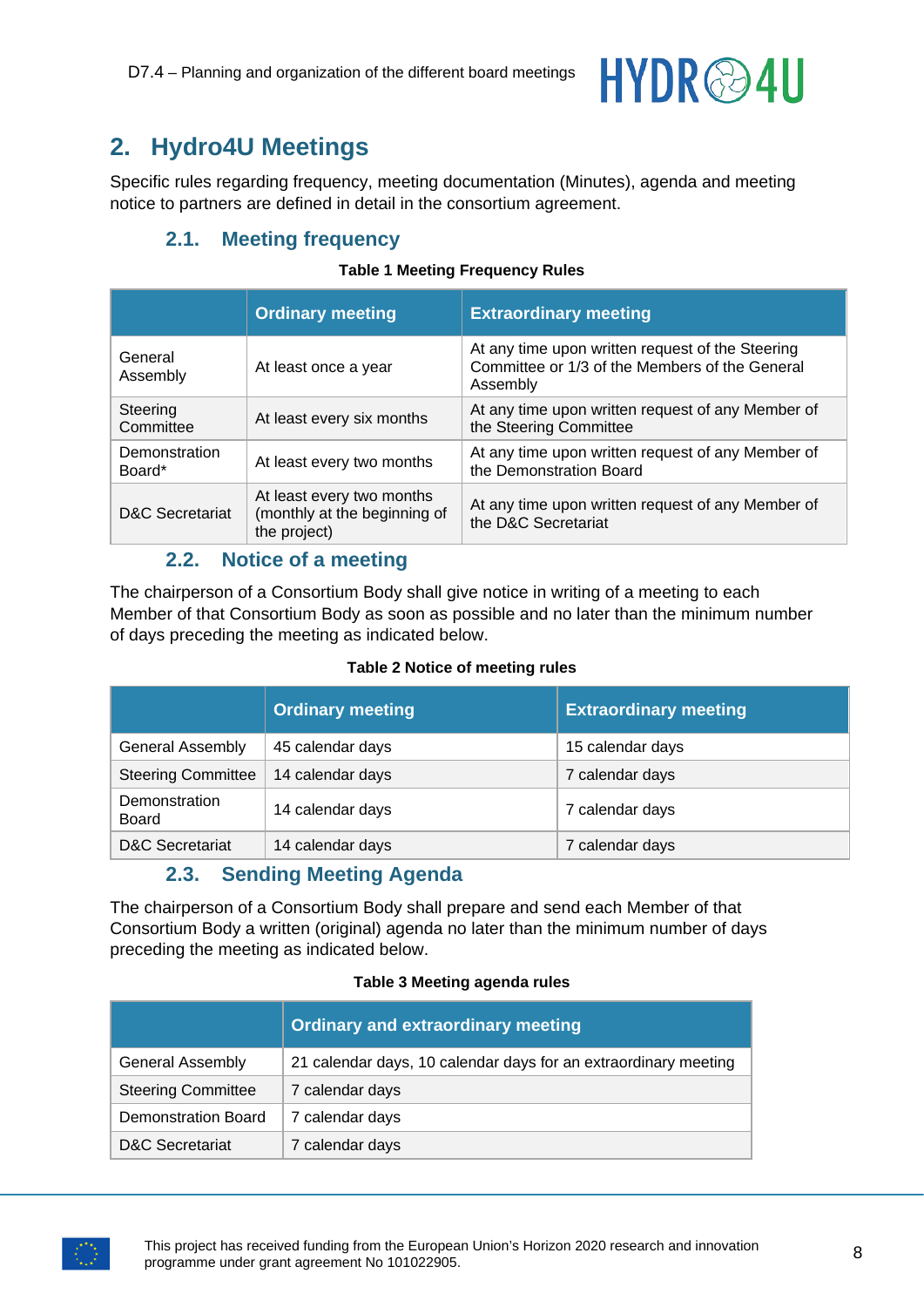# HYDR@4U

# <span id="page-8-0"></span>**3. Hydro4U Meeting Schedule**

The meetings of the GA and SC are planned and fixed in advance. The DB, as an important executive element in Hydro4U, meets more frequently and the appointments are dynamically organized as needed according to the rules of the Consortium Agreement, which are also mentioned here in Chapter 2.

#### **3.1. Ordinary meetings schedule for GA and SC**

<span id="page-8-1"></span>According to the schedule, the GA meets on an annual basis while the SC meets at least twice a year. To organize the meetings time and cost efficiently, when there is a GA meeting, a SC meeting will be held as well. The additional SC meetings will be organized as online events. In order to plan for the next project meetings, a survey was made and sent to all partners to mark their availability. In the survey, the following was considered:

- 1. The coordinator has considered all public holidays in the partners' countries. (based on internet references) and important conferences related to the project's topics.
- 2. The meetings' duration would range from 2-3 days unless coupled with other events (working group meetings, case study visits, workshops etc.) that is why we suggested one-week slots and more details on specific dates would be decided at a later stage.
- 3. During the lifetime of the project, and due to unforeseen circumstances, some changes might take place to the plan; however, the partners would be notified in advance if that were the case. The need for additional/extra-ordinary meetings might emerge as well during the course of the project

At this stage, not all meetings were fixed, in particular those beyond 2023, since the uncertainties e.g. development of the Covid19 pandemic, are too high. However, the hosts were already defined. According the survey, the planned ordinary meeting dates for the years 2021-2026 are as follows:

<span id="page-8-2"></span>

| #   | <b>GA Meeting</b> | <b>SC Meeting</b> | <b>Location/Host</b>  | <b>Status</b> |
|-----|-------------------|-------------------|-----------------------|---------------|
| 1.1 | 29-30/06/2021     | 29-30/06/2021     | Online/TUM (pandemic) | <b>Past</b>   |
| 1.2 |                   | 15/12/2021        | Online/TUM            | upcoming      |
| 2.1 | 20-24/06/2022     | 20-24/06/2022     | Uzbekistan/IWMI       | upcoming      |
| 2.2 |                   | 24/11/2022        | Online/TUM            | upcoming      |
| 3.1 | 19-23/06/2023     | 19-23/06/2023     | Spain/CARTIF          | upcoming      |
| 3.2 |                   | Tbd (~12/2024)    | Online/TUM            | upcoming      |
| 4.1 | tbd (~06/2024)    | ~106/2024         | Kyrgyzstan/KSTU       | upcoming      |
| 4.2 |                   | Tbd (~12/2025)    | Online/TUM            | upcoming      |
| 5.1 | tbd (~06/2025)    | ~106/2025         | Austria/BOKU          | upcoming      |
| 5.2 |                   | Tbd (~12/2026)    | Online/TUM            | upcoming      |
| 6.1 | tbd (~06/2026)    | ~106/2026         | Uzbekistan/TIIAME     | upcoming      |

#### **Table 4 Schedule for GA and SC**

Note: The 1st GA and SC Meeting already took place in form of the Kick-off event on 29-30th June 2021.